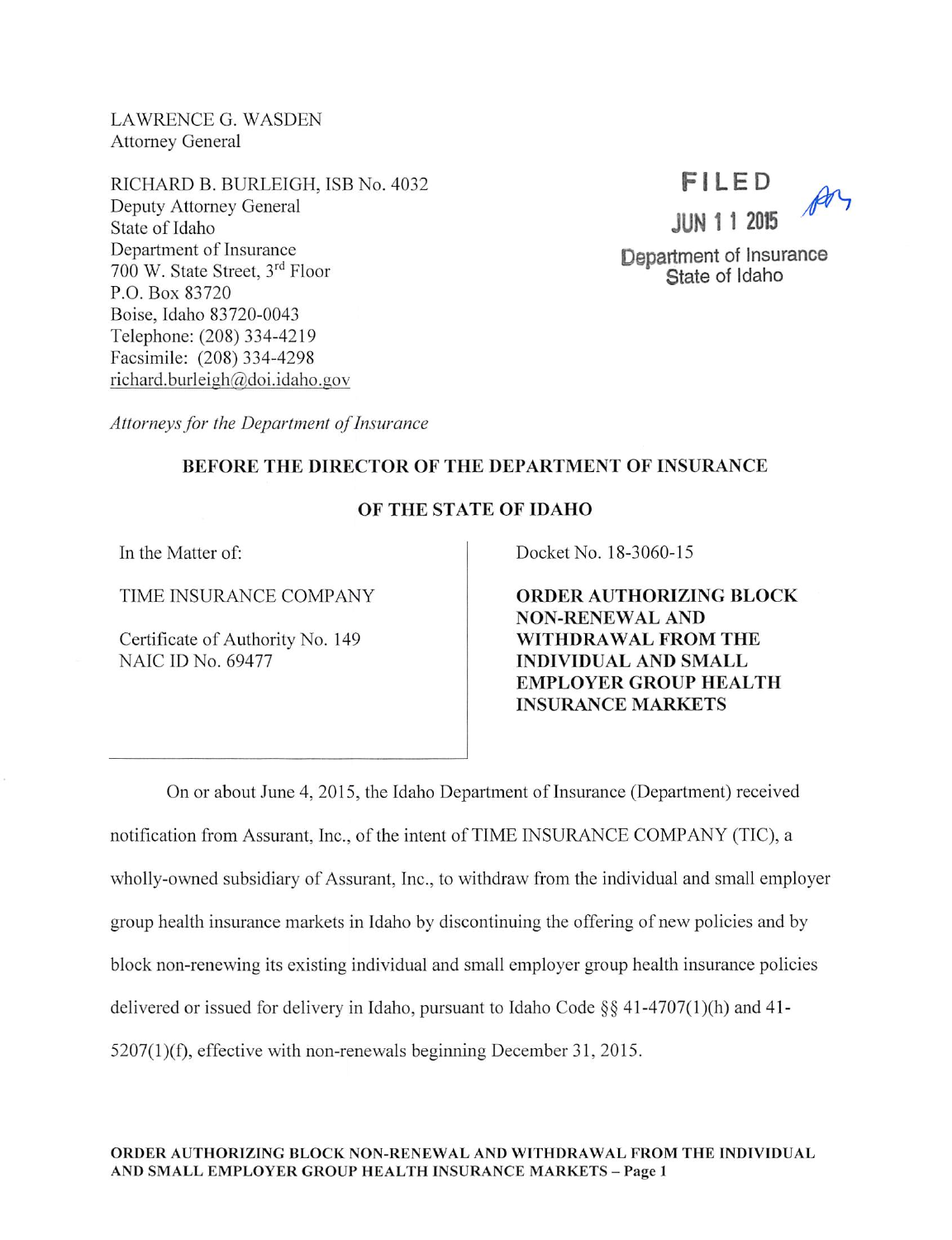TIC, through its parent, Assurant, Inc., represents to the Department that TIC's nonrenewal will affect approximately seven hundred one (701) Idaho residents insured under individual health policies and approximately one thousand four hundred forty-six (1,446) Idaho residents covered under small employer group health policies. TIC further represents that it will provide a minimum of one hundred eighty (180) days' written notice to affected policyholders and small employers of its intent to non-renew the subject policies.

TIC acknowledges that, pursuant to Idaho Code §§ 41-4707(2) and 41-5207(2), TIC will be prohibited from offering and writing any new individual or small employer group health plans in Idaho for five  $(5)$  years from June 4, 2015, the date of TIC's notice to the Department, as referenced above.

The proposed block non-renewal appears to comply with the notice requirements set forth in Idaho Code §§ 41-1841(1), 41-4707(1)(h), and 41-5207(1)(f).

The Director, having reviewed the foregoing and the requirements of Idaho Code  $\S$ §41-1841(1), 41-4707(l)(h), and 41-5207(1 )(f), and good cause appearing therefor,

NOW THEREFORE, IT IS HEREBY ORDERED that TIC is authorized, pursuant to Idaho Code  $\S$ §41-1841(1), 41-4707(1)(h), and 41-5207(1)(f), to effectuate a block non-renewal of all of its individual and small employer group health insurance policies in Idaho, effective with nonrenewals beginning December 31, 2015, which change will affect the approximate numbers of Idaho policyholders and insureds as set forth above.

IT IS FURTHER ORDERED that TIC shall provide written notice of not less than one hundred eighty (180) days to any Idaho policyholder or small employer affected by the nonrenewals authorized by this order, in accordance both with the notice provisions included in the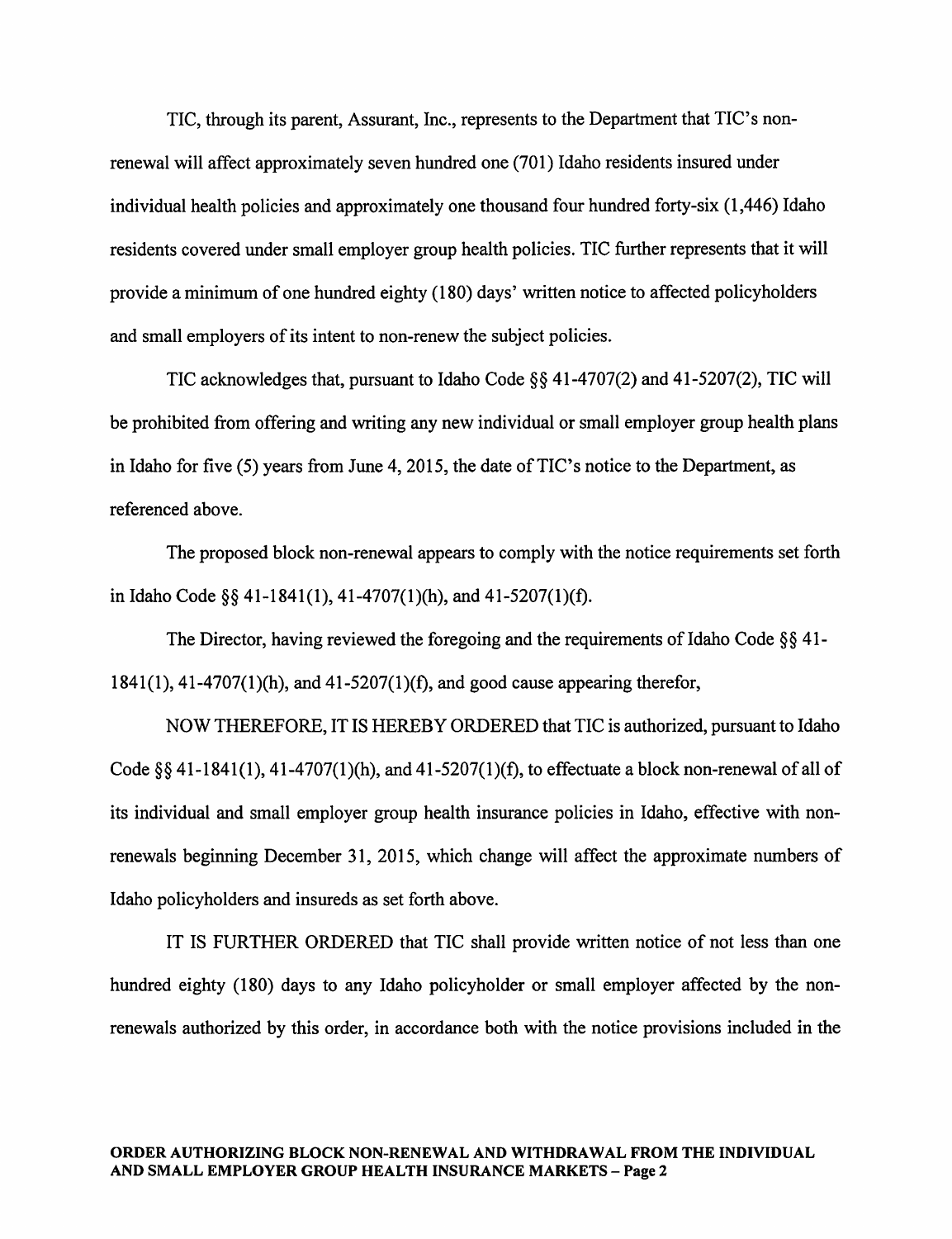company's applicable insurance policies and with the requirements of Idaho Code  $\S$ § 41-4707 and 41-5207.

IT IS FURTHER ORDERED that TIC is prohibited from offering and writing any new business in the individual or small employer group health insurance market in Idaho prior to June 4, 2019, pursuant to Idaho Code §§ 41-4707(2) and 41-5207(2).

THIS ORDER is a final order of the Director and is EFFECTIVE IMMEDIATELY. DATED this  $\frac{1}{4}$  day of June, 2015.

> STATE OF IDAHO DEPARTMENT OF INSURANCE

THOMAS A. DONOVAN Acting Director

## NOTIFICATION OF RIGHTS

This Order constitutes a final order of the Director. Any party may file a motion for reconsideration of this final order within fourteen (14) days of the service date of this order. The Director will dispose of the petition for reconsideration within twenty-one (21) days of its receipt, or the petition will be considered denied by operation of law. See, Idaho Code  $\S$  67-5246(4).

Pursuant to Idaho Code §§ 67-5270 and 67-5272, any party aggrieved by this final order may appeal it by filing a petition for judicial review in the district court of the county in which:  $(1)$ the hearing was held; or (2) the final agency action was taken; or (3) the aggrieved party resides or operates its principal place of business in Idaho; or (4) the real property or personal property that was the subject of the agency decision is located. An appeal must be filed within twenty-eight (28) days of: (a) the service date of this final order; or (b) an order denying a petition for